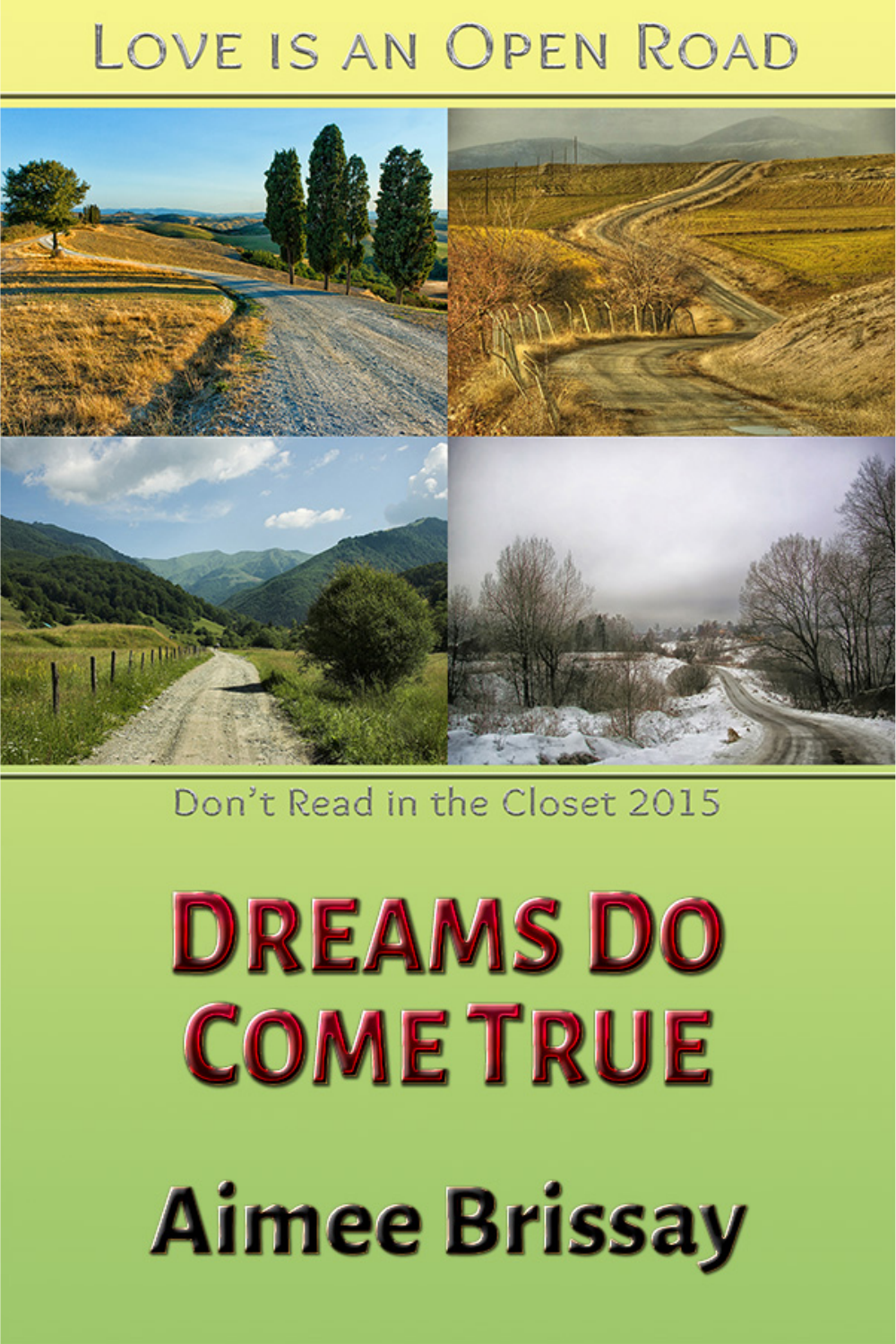## **Table of Contents**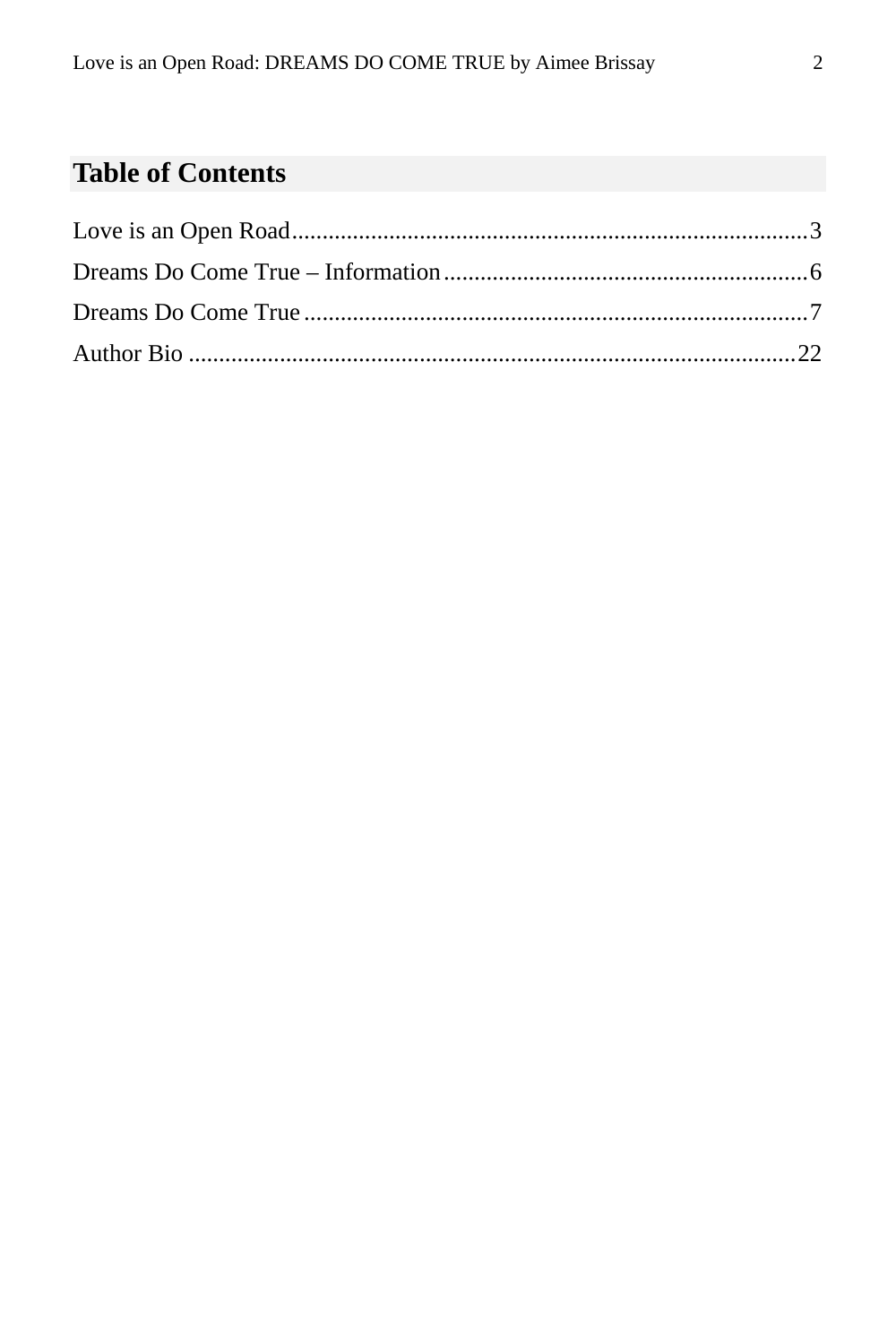## <span id="page-2-0"></span>**Love is an Open Road**

*An M/M Romance series*

## **DREAMS DO COME TRUE**

## **By Aimee Brissay**

#### **Introduction**

The story you are about to read celebrates love, sex and romance between men. It is a product of the *Love is an Open Road* promotion sponsored by the *Goodreads M/M Romance Group* and is published as a gift to you.

#### **What Is Love is an Open Road?**

The *Goodreads M/M Romance Group* invited members to choose a photo and pen a letter asking for a short M/M romance story inspired by the image; authors from the group were encouraged to select a letter and write an original tale. The result was an outpouring of creativity that shone a spotlight on the special bond between M/M romance writers and the people who love what these authors do.

A written description of the image that inspired this story is provided along with the original request letter. If you'd like to view the photo, please feel free to join the [Goodreads M/M Romance Group](http://www.goodreads.com/group/show/20149-m-m-romance) and visit the discussion section: *Love is an Open Road*.

No matter if you are a long-time devotee to M/M Romance, just new to the genre or fall somewhere in between, you are in for a delicious treat.

#### **Words of Caution**

This story may contain sexually explicit content and is **intended for adult readers.** It may contain content that is disagreeable or distressing to some readers. The *M/M Romance Group* strongly recommends that each reader review the General Information section before each story for story tags as well as for content warnings.

Each year, a dedicated group of Volunteers from the M/M Romance Group work hard behind the scenes to bring these stories to you. Our Editors, Formatters, Proofreaders, and those working on Quality Assurance, spend many long hours over a course of several months so that each Event is a success. As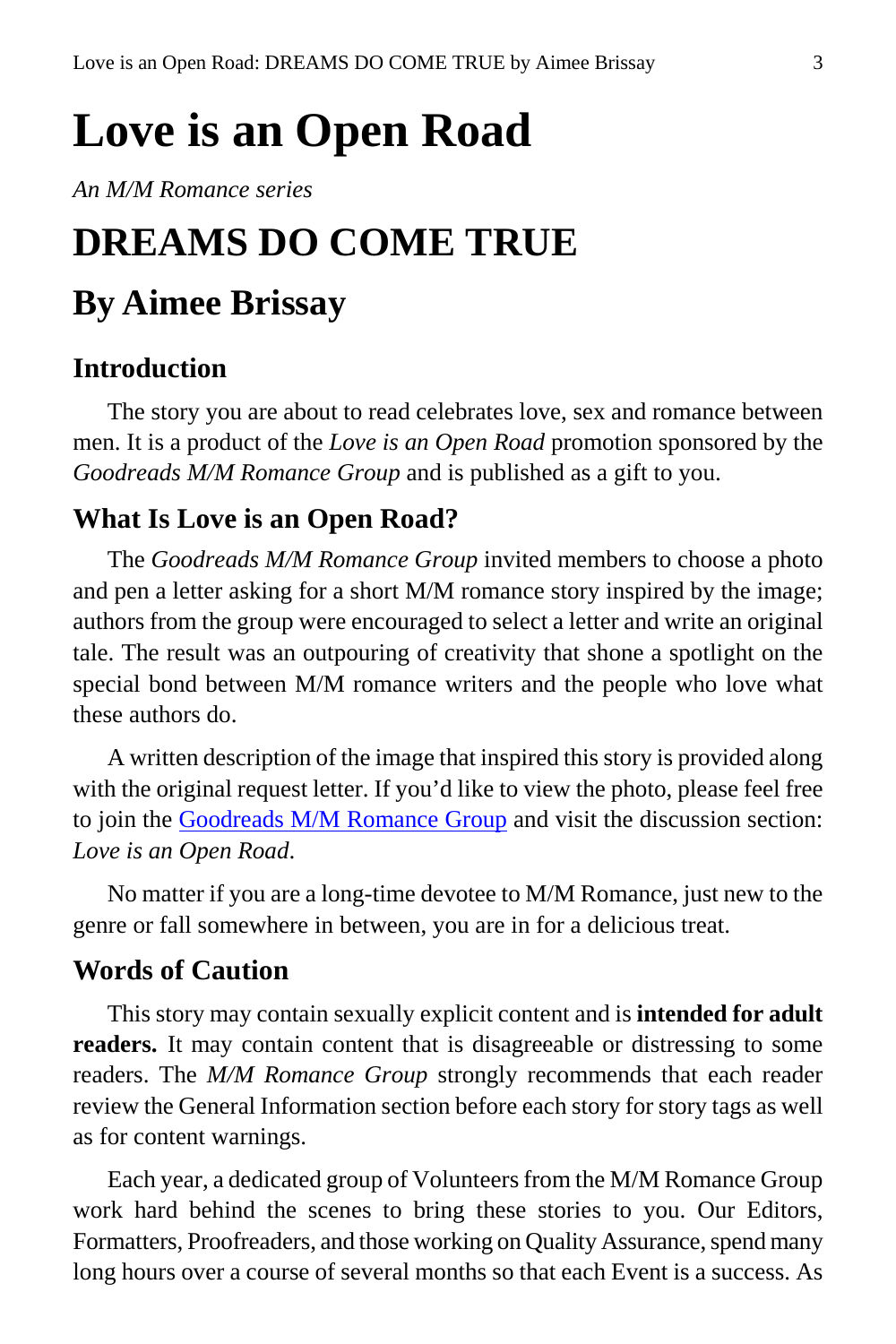each and every author also gives freely of their time and talent, it was decided that all edits suggested may be accepted or rejected by the author at any given time. For this reason, some stories will appear to be more tightly edited than others, depending on the choice of the author.

This story is a work of fiction. Names, characters, places and incidents are the products of the author's imagination or are used fictitiously. Any resemblance to actual events, locales, or persons, living or dead, is entirely coincidental.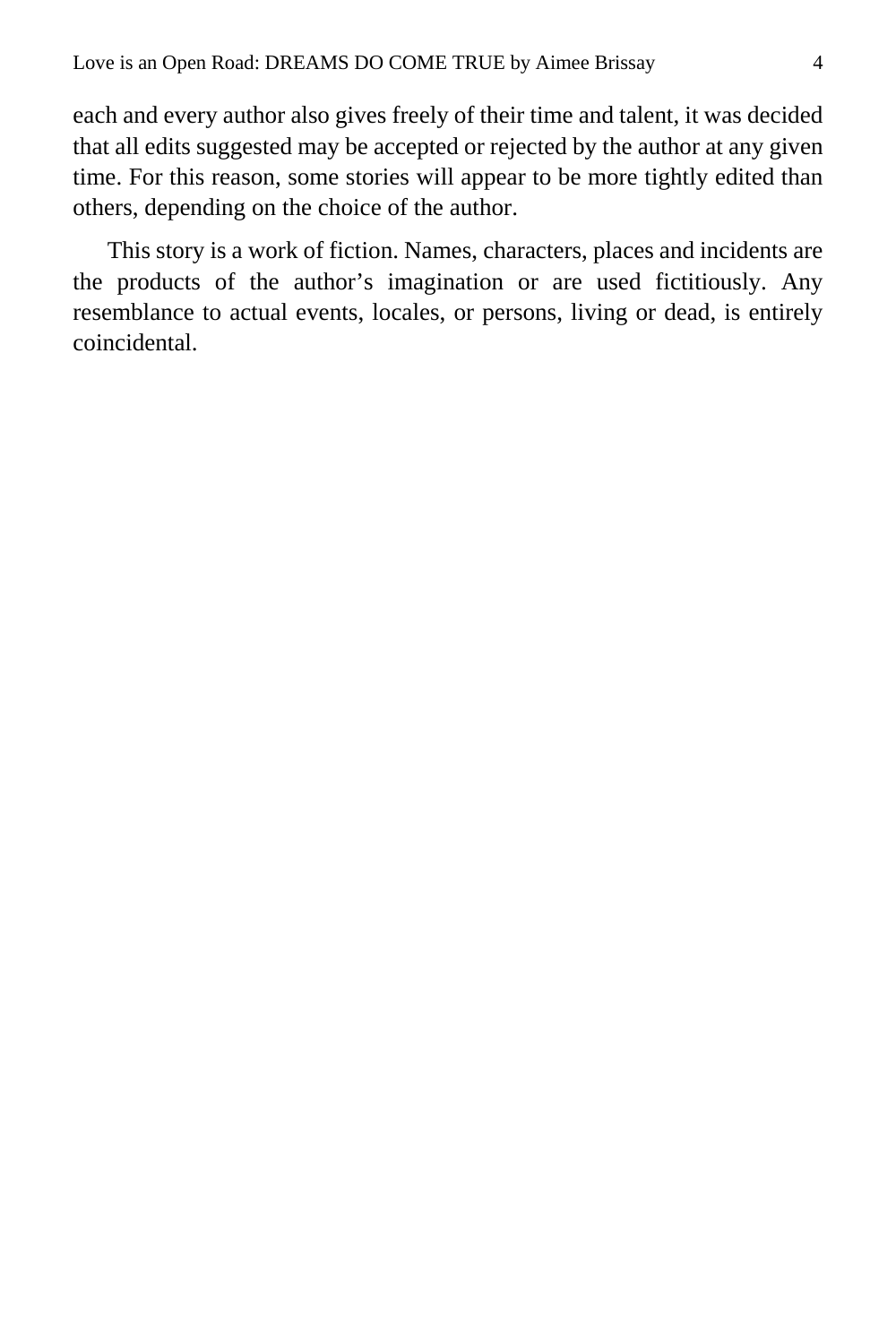All rights reserved worldwide.

This eBook may be distributed freely in its entirety courtesy of the Goodreads M/M Romance Group. This eBook may not be sold, manipulated or reproduced in any format without the express written permission of the author.

Dreams Do Come True, Copyright © 2015 Aimee Brissay

Cover Design by Goodreads M/M Romance Group Cover Photographs from [Pixabay.com](http://pixabay.com/en/) and [freeimages.com](http://www.freeimages.com/)

This ebook is published by the *M/M Romance Group* and is not directly endorsed by or affiliated with Goodreads Inc.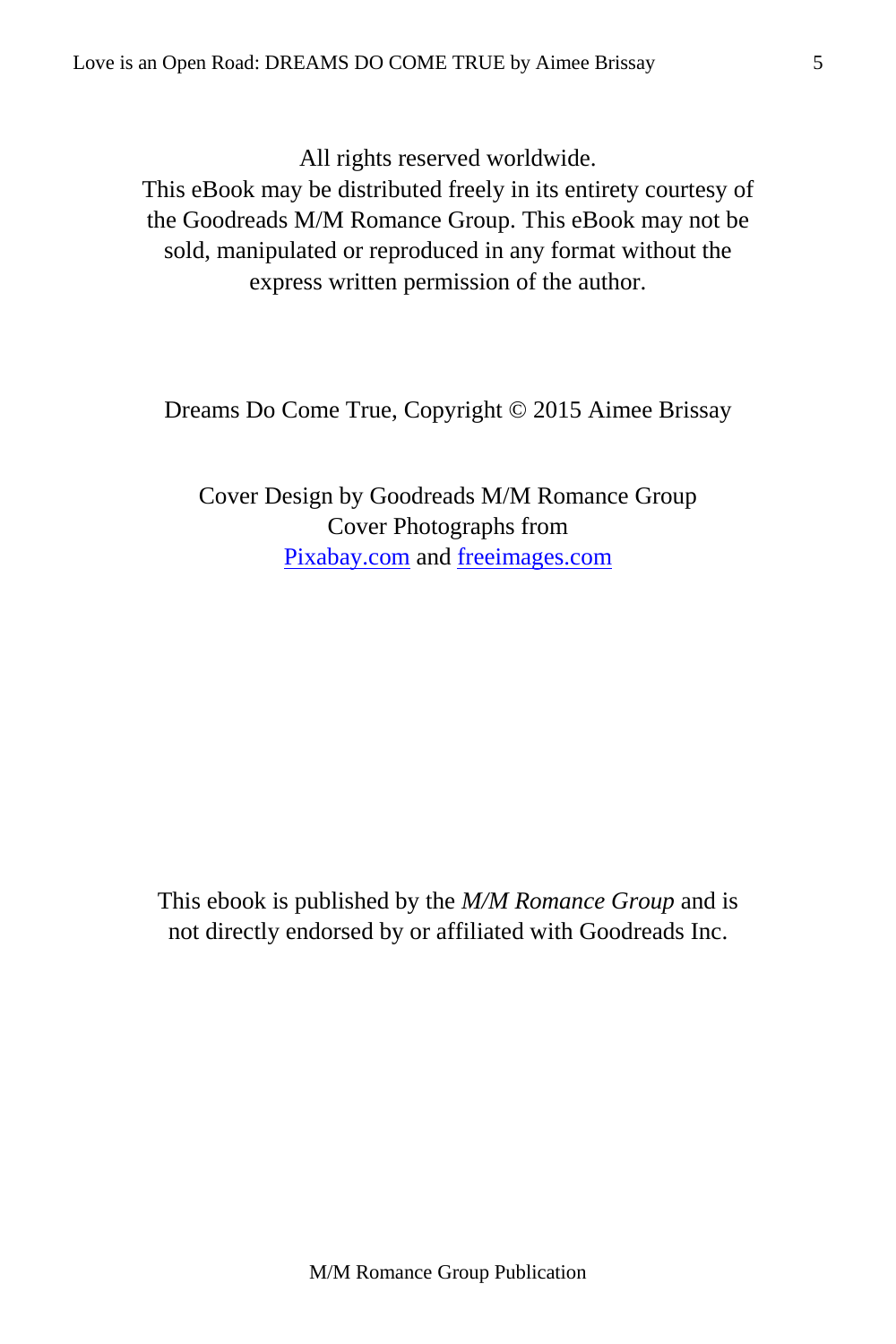## <span id="page-5-0"></span>**DREAMS DO COME TRUE**

## **By Aimee Brissay**

## **Photo Description**

Two men in a pool. One is wearing nothing but a Speedo, the other is dressed in an elegant suit, a shirt, and a tie. The second one is holding the first one in his arms, with the man's legs wrapped around his waist, and they are kissing, looking very happy.

#### **Story Letter**

*Dear Author,*

*I would do anything for him, and he knows this. I would hand him the world on a platter if he so much as asked for it (and it's not like I don't have the means to do it), but that's the problem. He doesn't.*

*He kisses me sweetly and he doesn't fuck so much as he makes love, but he runs the minute we're done. I don't get it. He's an affectionate kid, eager and adorkable, and I know his previous relationships all lasted six months or more before they split up amicably. What's troubling him now? Am I doing something wrong? I wish I knew.*

*I just want to see him happy, author.*

*Sincerely,*

*Dee A*

#### **Story Info**

**Genre:** contemporary

**Tags:** businessmen/lawyers, established couples, age gap, vacation, Greece

**Word Count:** 5,691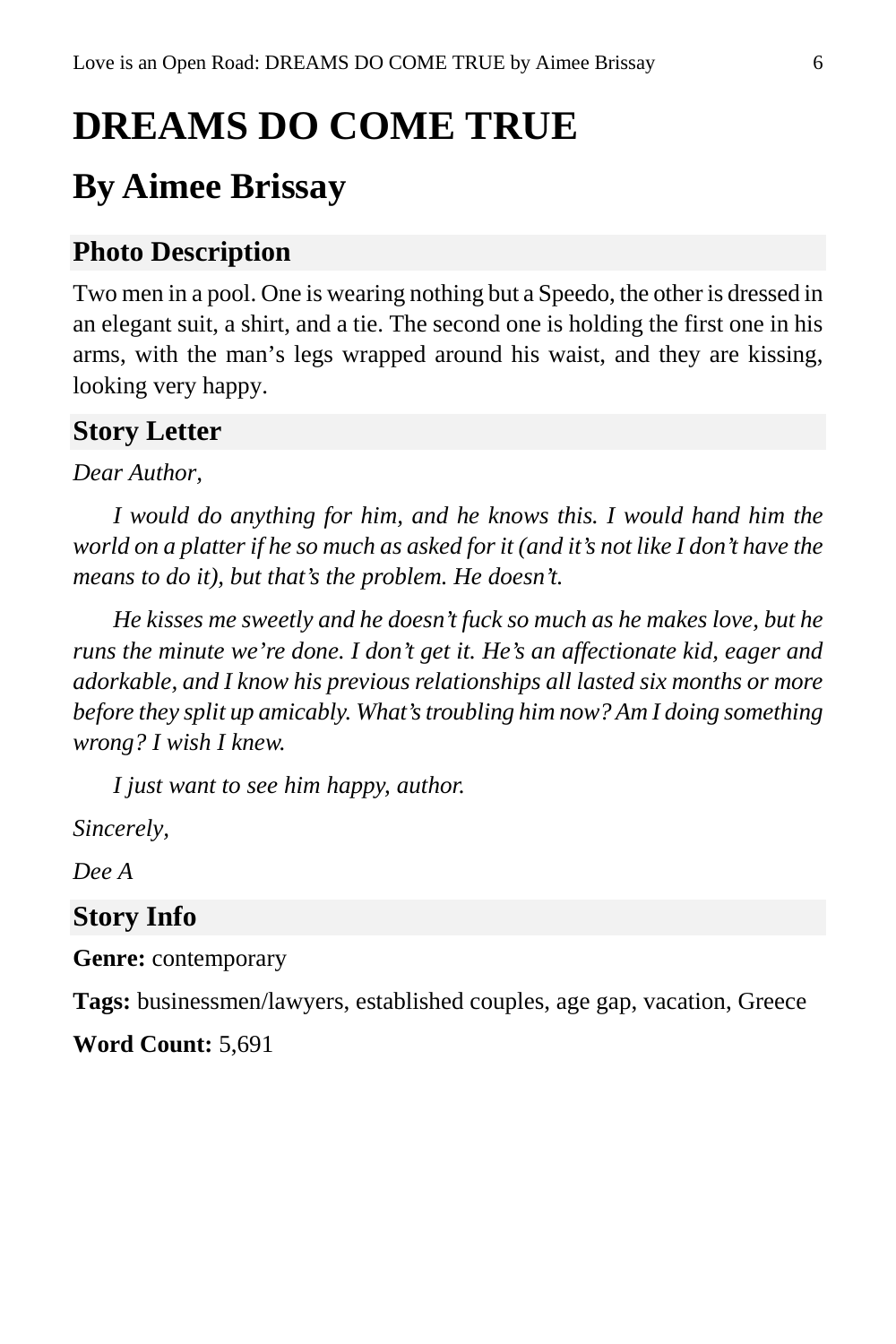## <span id="page-6-0"></span>**DREAMS DO COME TRUE By Aimee Brissay**

"So? What do you say?"

I listened to the silence on the other end of the line, my heart beating madly in my chest. I held my breath as I waited for his answer. He was going to say no. I was sure of it. What was going on? Did he not love me anymore? I'd watched him for days, weeks, slowly slipping away, withdrawing from me bit by bit. Would this be the end of us?

There was a small sigh, so soft that I would have probably missed it if I wasn't looking for it, before Emil answered my invitation.

"I would love to go to Greece with you."

There was a weariness in my lover's voice that scared me. I closed my eyes and took a deep breath. In my mind I counted to ten before speaking, hoping that my voice would not betray what I was feeling.

"When do we leave?"

"Tomorrow."

"*Tomorrow?*"

I couldn't hold in my laughter. It bubbled out of me at Emil's outrage, part of the weight on my shoulders lifting.

"You don't need to pack anything, love."

"You're shitting me, right? I'd rather not parade in the buff through the streets of Athens."

"We're not going to Athens." I couldn't help but tease as I settled more comfortably in my office chair.

"Regardless, I would still need something to wear."

"Not in bed, you won't."

"Oh, will we spend the whole time there in bed?"

Emil's voice had taken a playful tone I hadn't heard for a long time. My cock swelled instantly in response. My legs fell open, and I shifted in my seat,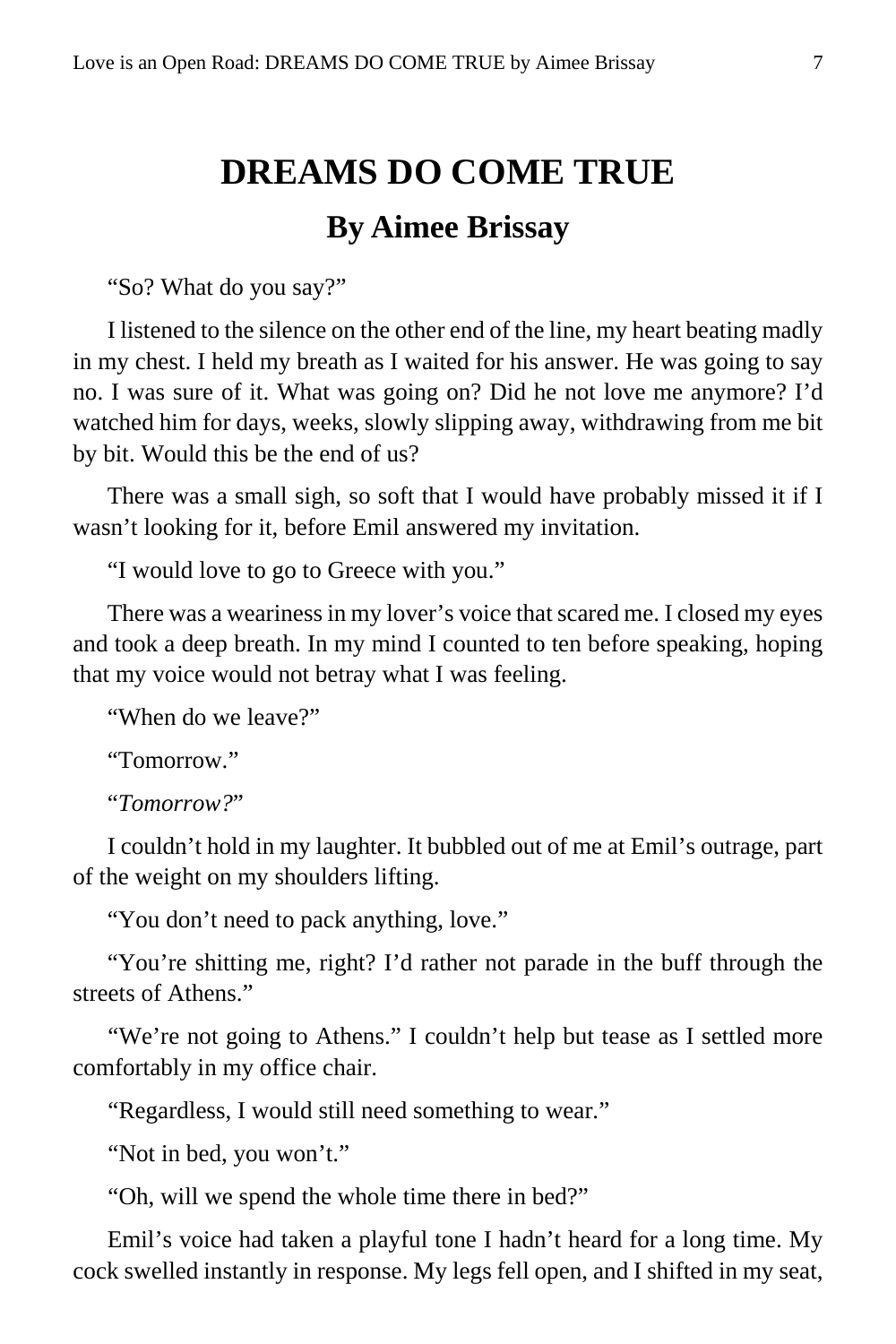trying to find a more comfortable position for my dick. My hand drifted down to stroke it though the fabric of my jeans as I listened to the sound of my lover's voice.

"No. Just a lot of it."

"I see."

"Do you?"

"Oh, yes."

"And what exactly do you see, lover?"

"That I'm going to need clothes for the rest of the time."

"*Aww*. You're no fun."

"I vividly recall you saying something different last night."

"You do have a point there."

"I always do."

I smiled, having to admit that he was indeed right most of the times, but that was information I rather keep to myself.

"Just pack your toothbrush. We can always buy anything we might need there."

Silence fell, heavy and uncomfortable, broken only by the faint sound of Emil's breath. Unsaid words hung between us, their weight crushing down on me.

"Terry, listen…" All the playfulness was gone from my lover's voice. My heart skipped a beat before it sped up, picking a crazy, erratic rhythm. My eyes closed and my jaw locked as I waited for him to continue. Will this be the end of us? Despite my fear and my growing unease, my mind still found the irony of a vacation invitation being the end of a relationship rather funny.

"I have to go pack."

I silently noted that he did not invite me over, and I chose not to press the matter, though it took a lot of strength not to.

"Go pack, sweetheart. I will pick you up in the morning. The flight leaves at noon, and we need to be there at least one hour ahead."

"I'll be ready." He hesitated only a second before continuing, but it felt like a year. "I'll see you tomorrow."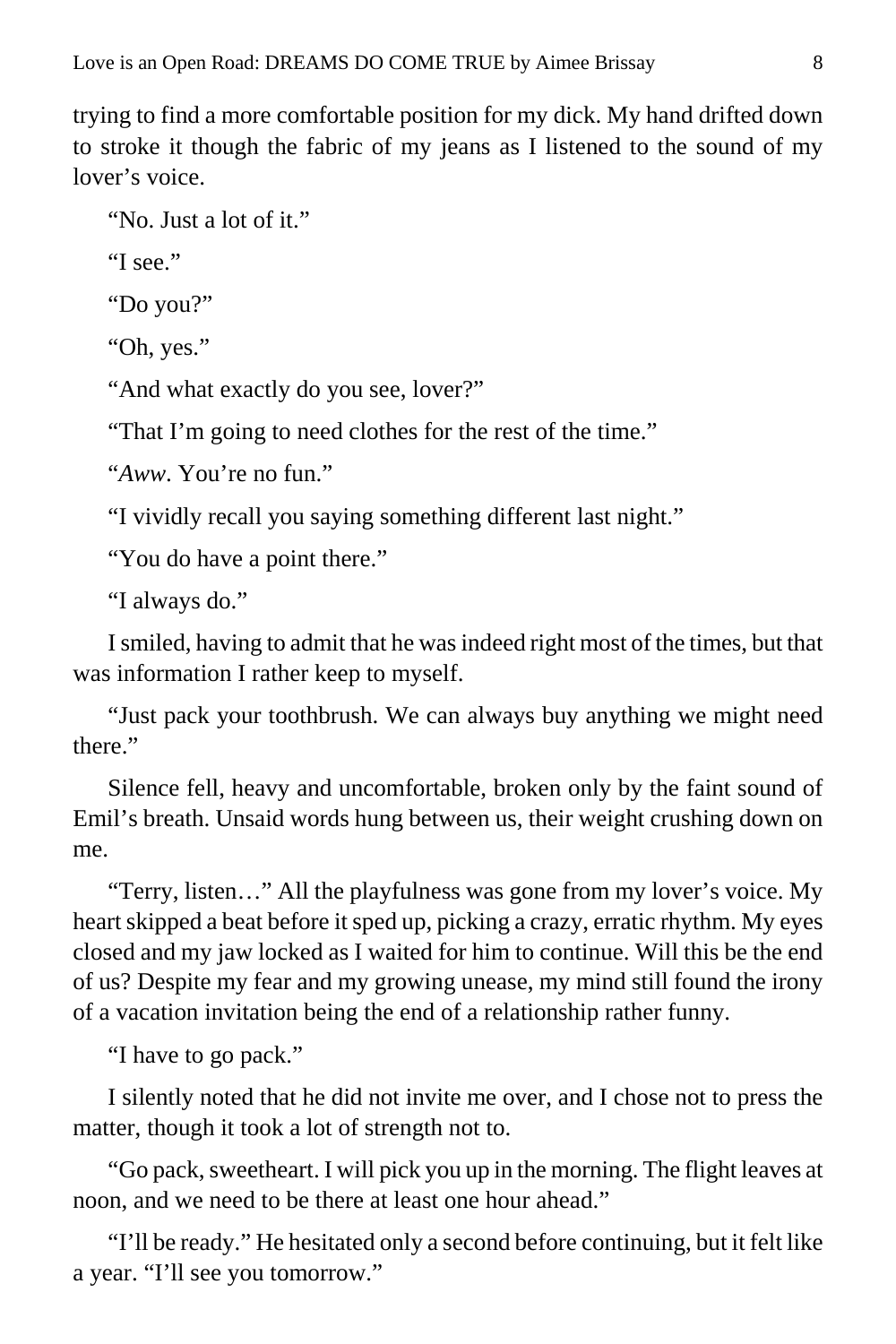The words stung like a knife through my chest, and I fought to keep my voice unwavering. "Good night, baby. Don't forget your passport."

"I won't. Good night."

I stared at my phone as the screen went dark, signalling the end of the call. Having barely finished my conversation, the screen started flickering, flashing the number of my personal assistant. My finger hovered over the deny button, but I couldn't bring myself to do it.

"Terrence."

"I'm sorry to bother you at home, sir."

I hid a sigh at the title. Marjorie was seven years my senior and the best assistant I could have hoped for, but no matter how many times I've asked her to drop the formality, she kept ignoring me until I've given up. It still chafed me some, but not as much as it used to.

"No worries, Marjie. What's up?"

"I've just confirmed with the pilots. All the authorizations are in order. The flight leaves at noon as planned. It will land at Elefterious Venizelous in Athens at seven. A town car will wait for you when you clear customs."

It was delivered in an even, professional tone. Then again, I wasn't expecting any less from her.

"Thank you."

"Sir."

"Don't stay up late, Marjie."

"I won't. Good night, sir."

I smiled at the lie, staring at the now dead cell phone in my hand. This was my first vacation in ages, so I couldn't really blame her for doing the same thing I did.

Eventually, I placed the device on the desk and rose from my chair. My legs carried me across the room to the large windows overlooking the city, and I stared at the sky. The azure of the day had been replaced by the reddish hue of the sunset. I watched the red deepen and then darken as the light dimmed, and the night took over the land. But I barely saw the beauty of the scenery in front of me, my mind too filled with images of my lover, and my heart too heavy with fear to be able to concentrate on anything else.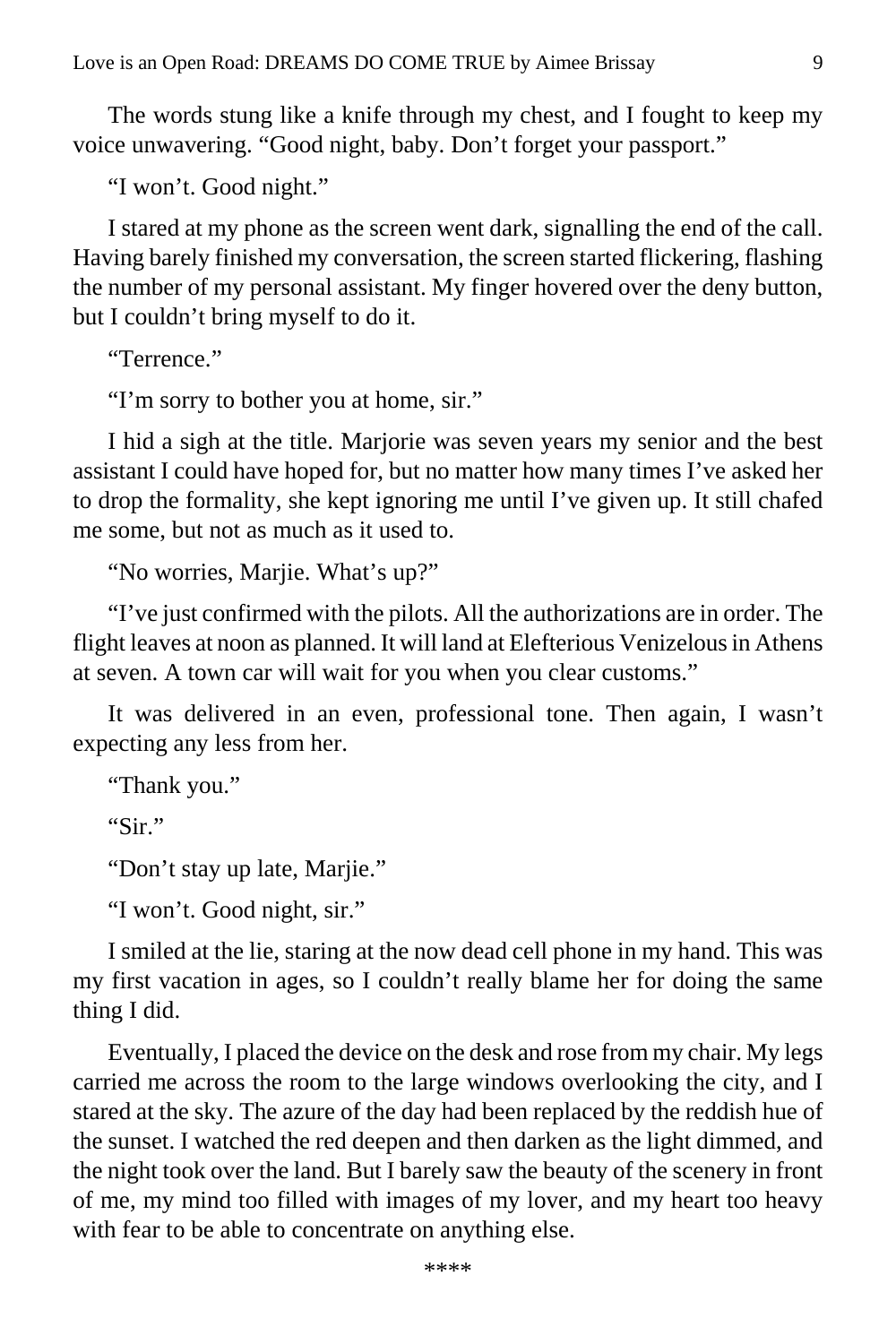Night came and went, and I barely closed my eyes. I threw a few things in a bag, without paying much attention to what I was packing, and called for my car. I sipped my coffee while waiting for the car and grimaced when it settled in my stomach like lead.

#### *I should have eaten something.*

But it was late and I didn't have time to fix myself something to eat. I pressed my hand over my belly as another rumble rolled through my midsection. I considered food again but pushed the thought away, certain that I couldn't have kept anything down anyway.

So I grabbed my bag and headed for the door. The car was waiting for me in front of the building, as promised, with my faithful driver waiting patiently by the door, so I climbed in the back and threw the luggage carelessly beside me. I flipped open my cell phone and dialled up Emil.

"Hey." My lover's voice poured into my ear, warm and soft like molten butter, all the tension gone from his tone. My heart jumped, hope coursing through my body.

"Hey, sweetheart. I'm on my way. Are you ready?"

"Yes. I'll wait for you on the sidewalk."

I glanced at my watch and did a quick mental calculation.

"I'll be there in ten minutes."

"I'll be waiting."

The line went dead without a sound, and I held the device pressed against my ear for a second longer. Perhaps my fears were unfounded. Perhaps I had been imagining it all.

Time passed slower and yet much quicker than I had been expecting, and before I was ready, the car pulled up in front of Emil's apartment building. And there he was, just as he promised, waiting for me on the sidewalk. Our eyes met through the windshield, and just like it always had, heat sizzled between us. My skin broke out in goose bumps, shivers shaking my body. Blood rushed to my cock so fast it made my head spin. Emil broke into a lazy smile, as if he knew the reaction he had on me.

*Damn him! Damn him for what his presence does to me. Damn him for making me fall in love with him.* I was thirty-seven; I should not have my knees go weak every time I saw him like a fifteen-year-old with his first crush! Yet they did every single time I saw Emil's smile or heard his voice.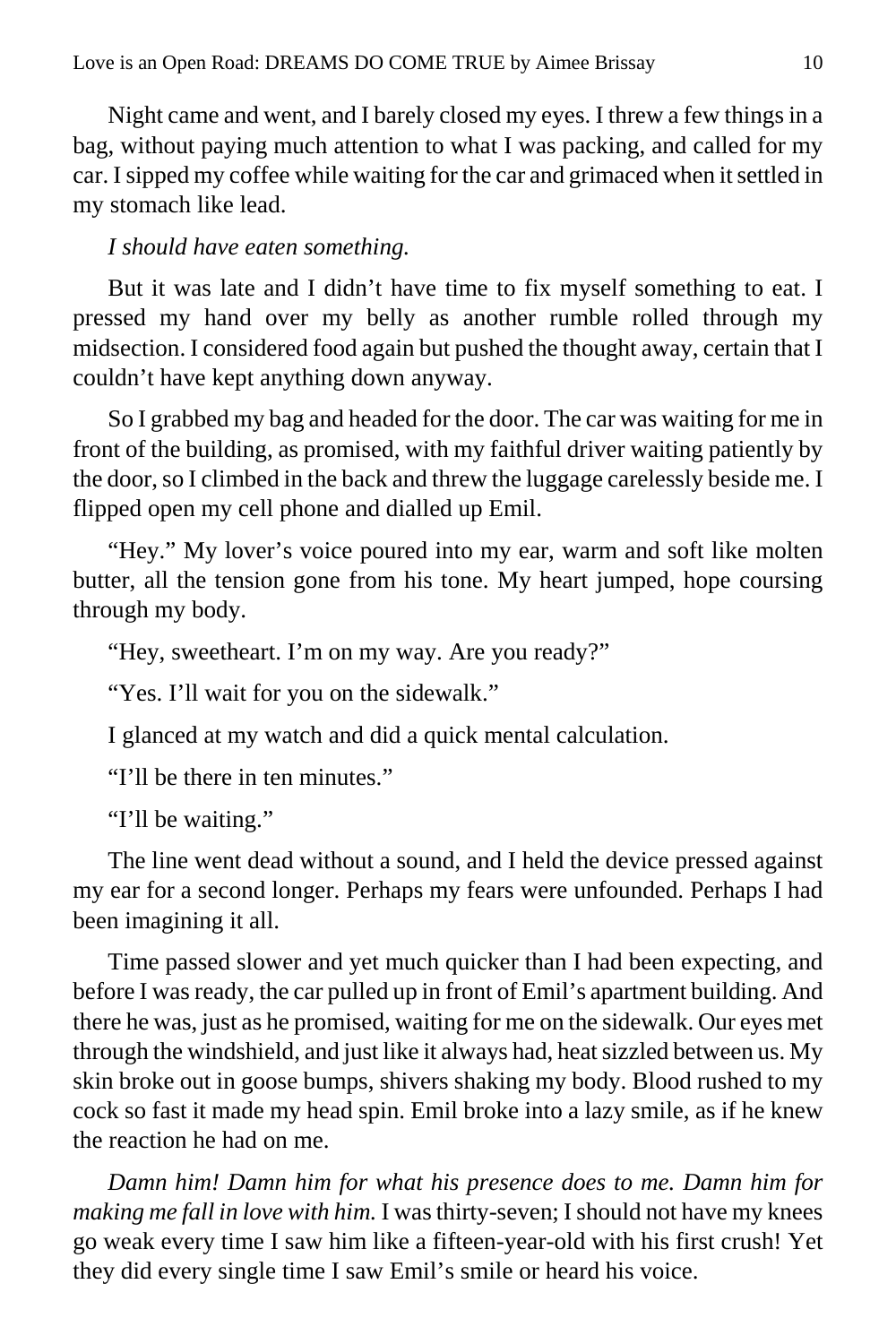Before I could climb out and help him with the luggage, he went to the back of the car and popped up the boot. Seconds later, the door next to me was pulled open.

"Move over."

I pushed my own bag away and slid over the seat in silence. He climbed in with a large smile on his face and a twinkle in his eyes. His strong arm brushed mine. A shiver shook me at the touch, and my cock sprang up to life. His grin widened as if he knew my predicament. His eyelashes lowered, hiding his thoughts from me. Yet, I felt his gaze running down my body. I felt it pause when it reached my crotch for so long that it made me squirm uncomfortably beneath its weight.

His hand found mine and gave it a sharp squeeze. I squeezed it back, smiling back at him. I watched him, basking in his beauty. I took in his cheekbones, the curve of his chin, the shape of his lips. He was twenty-seven years old, ten years my junior, yet in some ways he was more mature than me.

My hands tingled to reach out and touch him; my lips tingled for his. I pushed the button raising the secured glass between us and the driver and grabbed his face between my palms, bringing our mouths together. It was only the briefest touch, soft and gentle. I broke the kiss, resting my forehead against his, staring into his eyes. I traced his cheek with the tip of my finger, before cupping it with my palm.

"Hey, babe."

"Hi, yourself."

His hand rested over mine, his fingers intertwining with my own.

"I have missed you."

His lips opened, and our tongues met. I rubbed against his, his taste, so sweet and familiar, exploding on my palate. My fingers tightened over his scalp, scraping at the short hair, making me wish, not for the first time, that he wore it longer. Long enough for me to sink my hands into it and pull. I growled out my frustration, and he broke out of the kiss, laughing.

"You saw me not three days ago!"

"Feels like *eons*."

He snorted, but his eyes gleamed with amusement.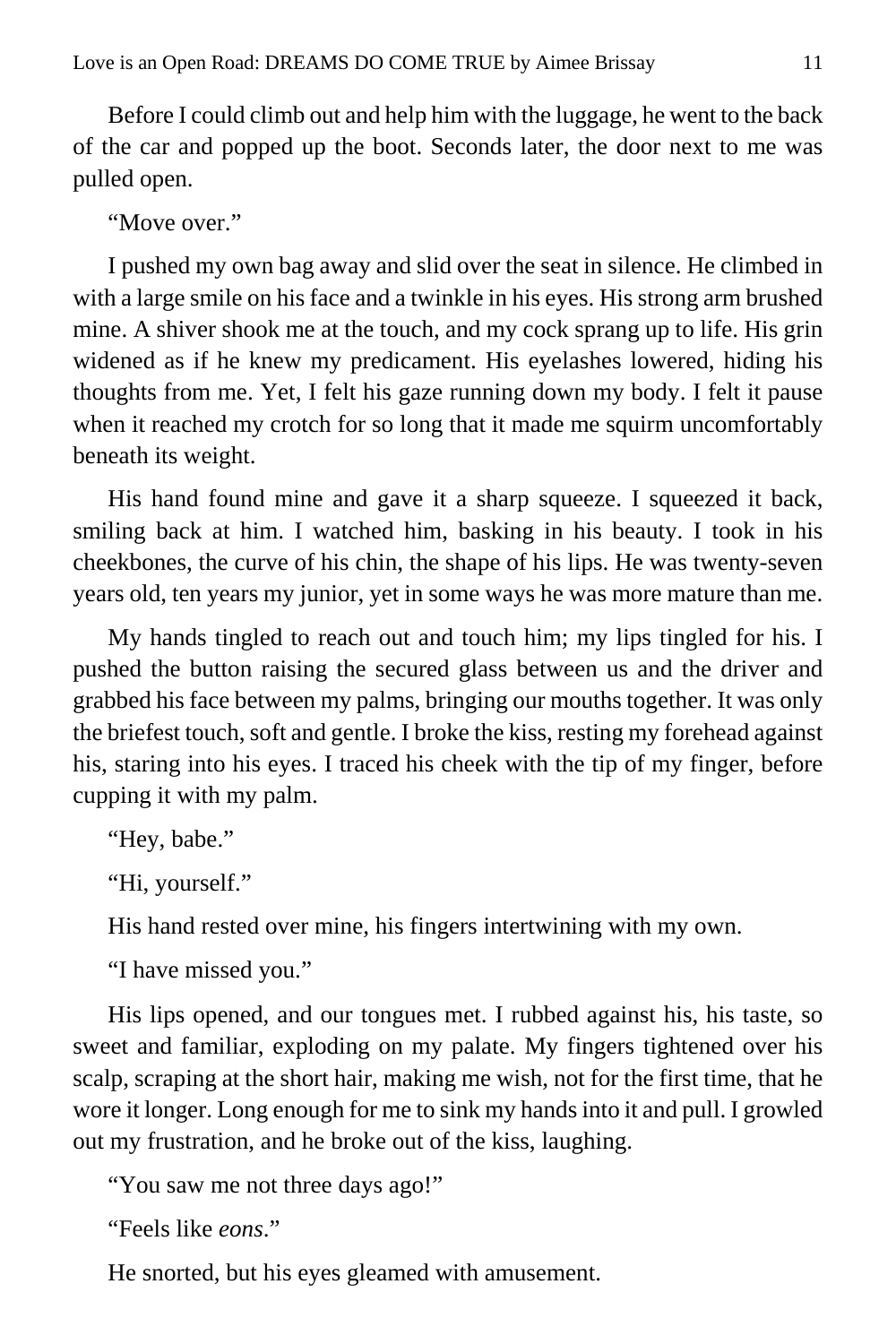"I'm sure work kept you plenty busy."

"I'm never too busy to think of you." He was right, but then again I wasn't lying either. I had been extremely busy the past few days, trying to put everything in order at work so I could afford taking time off with my lover, who had, on countless occasions, accused me of spending more time at work than with him. A fact I was planning to remedy, starting with this vacation.

The rest of the trip to the airport passed in silence, Emil staring out the window, and me at him. He glanced back at me a couple of times, his brows quirked in some sort of challenge, but said nothing. My cell rang at one point. Emil's head snapped towards me, his eyes searching mine. Some of the happiness was gone from his face, and it pained me to see it.

"Aren't you going to answer it?"

"Nope."

"I don't believe you."

I smiled at him as I made a point of switching it off.

"See?"

He gave my phone a long, distrustful look, but remained silent.

"We're here, sir."

The intercom came alive just as the car pulled to a stop.

I squeezed Emil's hand again.

"Are you ready, love?"

He nodded. I watched his Adam's apple bob up and down as he swallowed.

The door opened, and I stepped on the tarmac, quickly followed by Emil, a spring in his step. I could almost feel his excitement.

"Hey, where is the customs check?"

"Here it is." I pointed to the man heading towards us dressed in the Security Officer uniform.

"We're flying private, aren't we?"

"Of course we are."

"I see."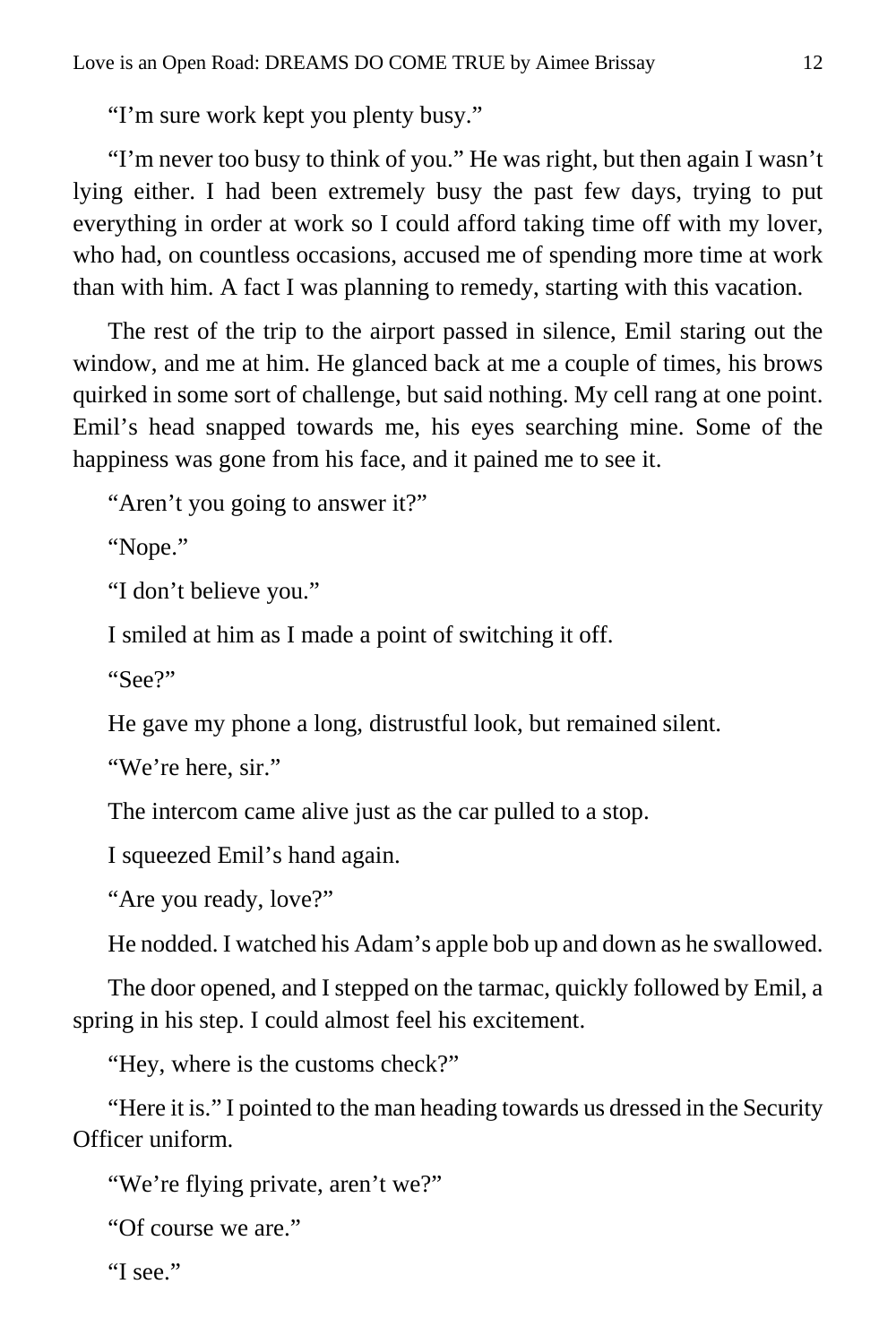A soft sigh escaped his lips, so soft I barely heard it, and a light frown darkened his face.

*What is going on? What am I missing?*

"The plane was available." The frown deepened. "Would you have preferred we fly commercial?"

"No."

There was a disappointment in his voice that I could not understand. Was my wealth a problem for him?

Pulling himself from wherever he had gone to in his mind, he shook his head and took my hand.

"Let's go."

"We'll have to pass the passport check first."

The driver brought up our luggage and placed it by our feet. Emil frowned at the bags, as if he found something offending about them, and turned to me.

"No suits, my love?"

"No. It's a vacation. I don't plan to do any work, so no need for any suits."

"Not even a tie?"

I smiled at him and leaned in to briefly brush my lips against his.

"Not even."

"What if I want to tie you to the bedpost?"

My pulse sped up at the thought, and I pulled him closer, craving the fleshto-flesh contact.

The customs officer reached us, and we had to break apart. The travelling documents were presented. The check was quick and rather superficial, but then again, we had nothing to hide. Minutes later, we took our seats in the elegant cabin of the airplane.

The pilots strapped in, the engines started, and in minutes we were in the air. Emil stared through the window the whole time, but the iron grip he exerted on the handles betrayed his anxiousness. My hand covered his, trying to offer him a bit of comfort. He let go of the handle, his palm turning upward, his fingers wrapped through mine.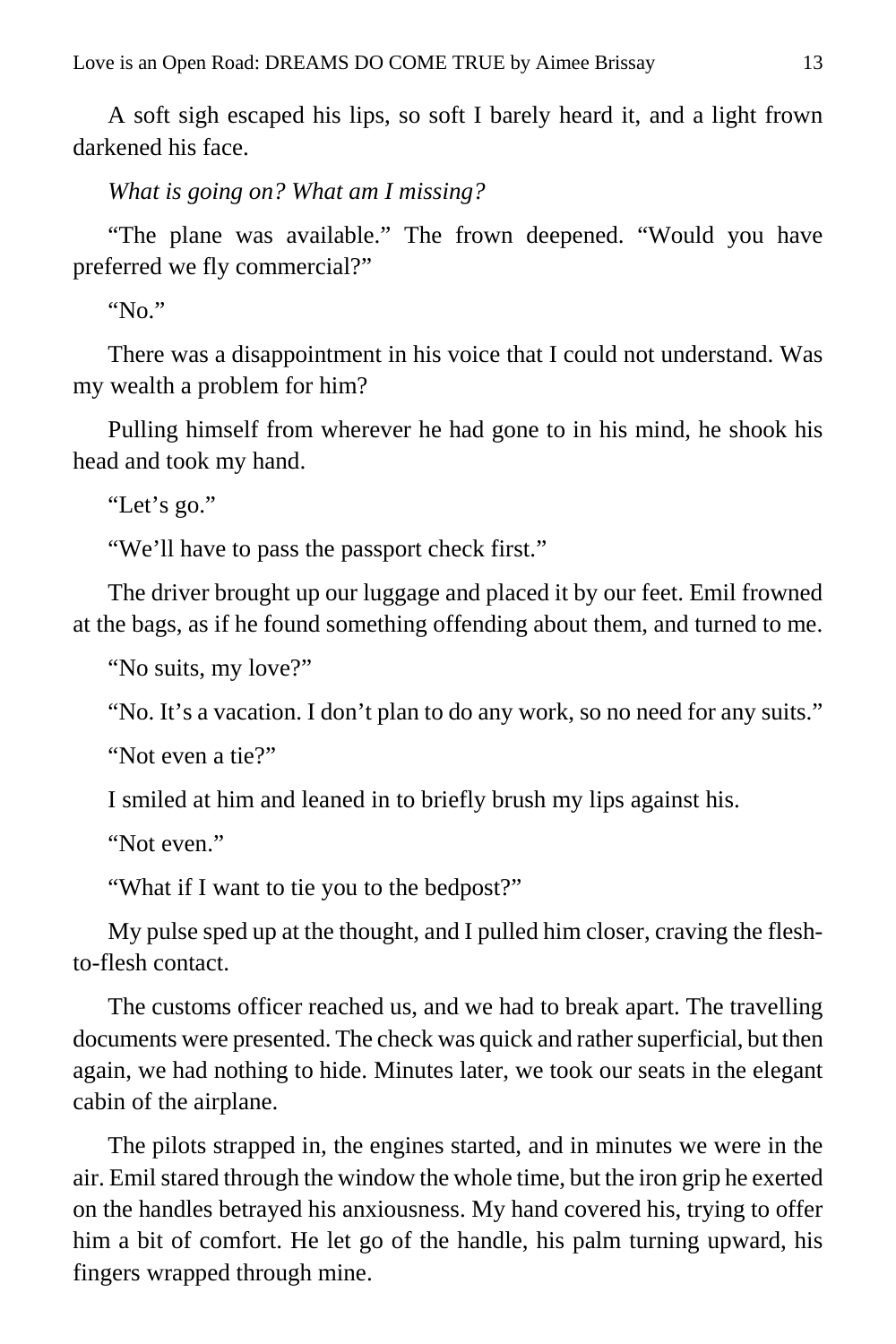As soon as we reached thirty thousand feet, the on-board crew brought us lunch and champagne. Emil sampled them, but he was too excited to eat. I, on the other hand, ate my fill.

A few hours of Emil's fidgeting later, the wheels touched the tarmac in Athens. Emil nearly jumped from his seat.

"We're here."

I tightened my hold on his hand and kept him in his seat.

"Give it a few minutes for the plane to stop."

The check of the travel documents was even swifter here, and after I gave instructions to the pilots, we headed to the exit gate where the car was waiting. This time, my lover didn't comment at the sight of the town car. He carelessly threw his bag on the bench and made room for me.

```
"Where to, sir?"
```
"Lefkada."

I rattled off the address of the villa my assistant had rented for us and followed Emil inside.

"We're not staying in Athens?"

"No, but we can visit as much as you like."

He nodded and turned to the window, his face almost glued to the glass like a kid would. Every so often, he would call to me and point out various buildings or archaeological sites, his enjoyment mounting with every minute passing. I knew he'd never been to Greece, never left the country in fact, so I smiled and settled back, relishing this carefree side of him.

The car pulled over in front of the villa, and the driver came by to open the door for us. Emil stepped out, staring open-mouthed at the structure.

"Let me guess… there is a pool inside."

"There is."

"I love it."

I paid the driver and picked up the bags that he left by our side.

"Let's go in then, my love."

As soon as the door closed behind us, he was on me. The luggage dropped from my hands with a muffled thud, and my arms went around him. He pushed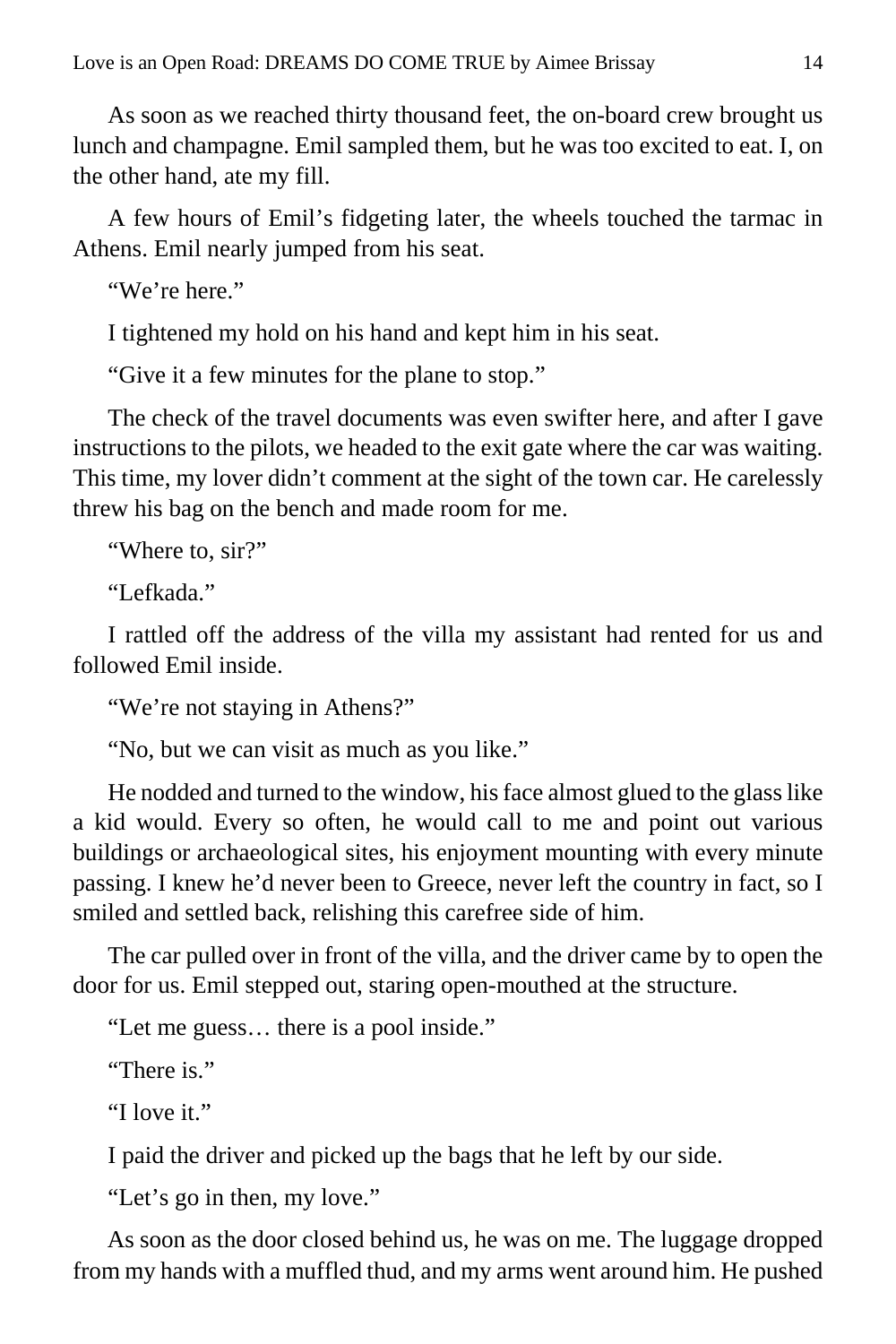back until my shoulders rested against the hard surface of the wall. Mouths collided, wet, open, and hungry. Fabric tore; mine, his, I wasn't sure, and it did not matter anyway. Flesh touched flesh. Strong fingers caressed and teased and probed. Moans, cries, and groans, they all poured out of both of us in a carnal serenade. Hard cock brushed hard cock. When I felt I was about to die if I didn't get more of him, he broke off the kiss. I moaned and struggled to get him closer, to get his mouth on me once more.

"Easy, baby."

I whimpered and thrust up against him.

"Is there a bed in this villa you've rented us?"

Laughter rolled through my chest.

"There should be. At least that is what I asked for."

"Let's go find it, then."

He took my hand and made for the stairs at a brisk pace, dragging me along.

Steps were climbed two at a time between brief, erotic caresses. Each touch was punctuated by a kiss, each tickle by laughter. Somewhere along the way, the clothes melted away from our bodies. I even managed a quick lick over the head of his cock. Emil had moaned, his head falling back, and his hips thrusting upwards, before grabbing my head between his palms and bringing me up for a soul-searing kiss.

"Bed. Now."

We ran up the remaining stairs and burst through the first door we saw on the first floor. I grabbed him by his shoulders and pulled him flushed against me, tongues rubbing frantically against each other. Against my chest, I felt the rapid rhythm of Emil's heart. His dick left a wet trail against my belly. I reached down between our bodies and wrapped my hand around his prick.

"We need to slow down."

The words came out coarse, and they scratched my throat as they came out.

"We. Should."

I took delight in the fact that Emil sounded as breathless as I did.

"Look, there is a bed right here. We could use it."

Emil laughed and pulled me towards it.

\*\*\*\*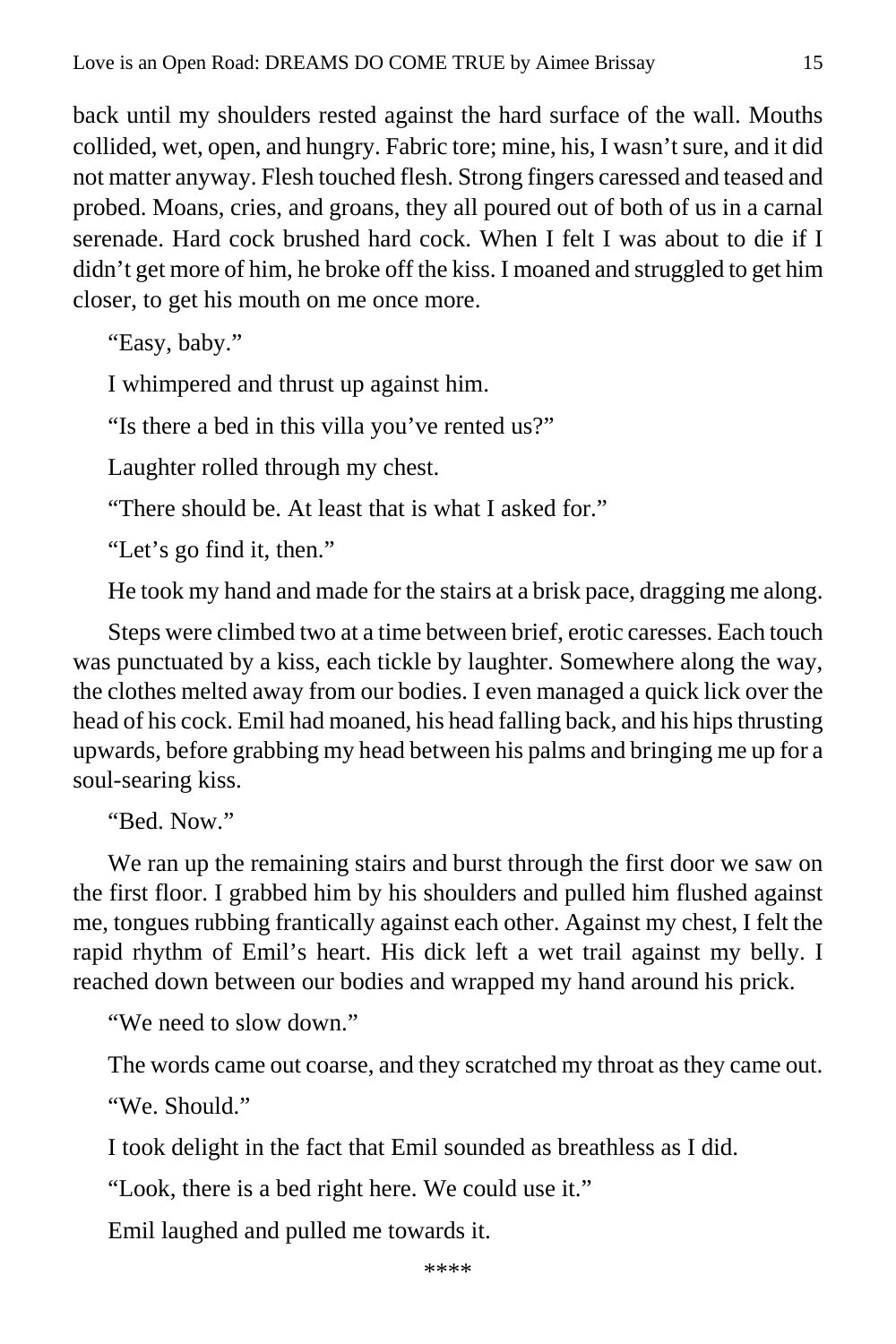Emil mumbled something and turned over in his sleep. His arms wrapped tighter around the pillow and brought it closer to his chest. I held my breath, too afraid to wake him to move. Only when his body relaxed again, and he slipped back into the dreamland, did I dare to move. I carefully rose from the bed I was sharing with my lover and took a seat on the bench beneath the windowsill.

I loved to watch him sleep, creepy as it sounded. He looked so peaceful, so relaxed. So young, though that thought freaked me out. I was thirty-seven, and he was ten years younger, which I found disturbing at first. When he slept, he looked twenty-two. But damn, I loved him! Every time I felt him pull away, I lost a piece of myself. Who would have thought that I, Terrence Carr the Second, owner and CEO of one of the biggest naval companies in the world, would fall so fast and so completely for someone?

Perhaps the age difference was the problem? I've never been with anyone this young before, and while Emil was very mature, I could be missing something. But somehow I didn't think that was it.

Commitment issues? All of his past relationships had lasted more than six months, and over half of them more than a year, so no, that couldn't be it either.

Did he not love me? My chest tightened at the thought. Could it be that? No, I didn't think so. He took the time to learn all my little quirks, all my likes and dislikes. Hell, he knew what I liked to read on the toilet! If that wasn't love, I didn't know what was!

My cell beeped and started vibrating on the night stand. I lunged for it, hoping to answer it before it would wake Emil up. I grabbed it and answered it in one swift move just as I was heading for the door.

"Terrence." I kept my voice low, mindful of my lover.

"Terry?" Emil stirred. He was half-awake, his eyes barely open.

"Don't worry, go back to sleep, love.

"What is it, Marjie?"

"I'm sorry to bother you, sir, but I thought you might want to hear this." I wandered to the kitchen while I listened to my assistant telling me about the biggest business opportunity of the year.

"Are you sure about this, Marjie?"

"It's not official yet."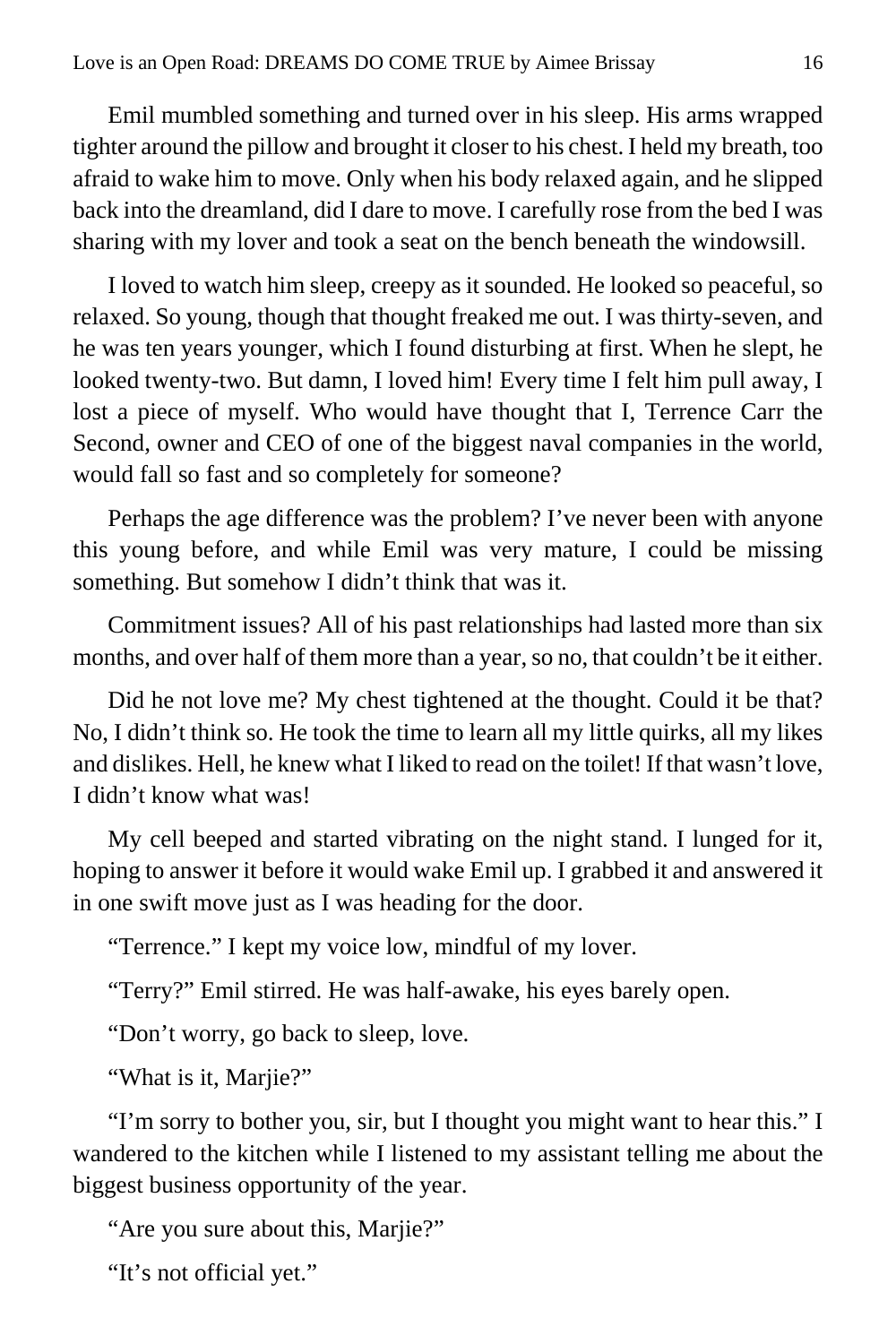No, it wouldn't be, but with Greece's political climate so volatile, a lot of companies went belly up.

"Get Tom in finance to check it out and get the guys in legal and acquisitions to come up with a proposal. And set me up a meeting with their board of directors."

I ended the call and put the phone down, thinking. If this was true, it was a great opportunity. If the price was right, I could buy the company. It would fit well within our portfolio, and the investment would pay itself off in a few years. Running all sorts of figures in my head, I set up the coffee maker and made breakfast.

A second call from Marjie confirmed the time and the place of the meeting. I was about to leave Emil a note when he entered the kitchen.

"What are you doing?"

He came over and wrapped his arms around me. His lips took mine in a slow, sweet, mint-like kiss.

"Good morning, sweetheart."

"It is now." I kissed him again, just a soft brush of tongues, and smiled. "I made breakfast."

"Looks good. Thank you."

I brought over the omelette I had made for him. Took out the cheese from the fridge and the toast from the toaster and placed them in front of him.

"There's coffee too."

"Quite the spread. What's the occasion?"

"There should be an occasion to make you breakfast?"

"No, but it never happened before. Hence my surprise."

"I'm sorry, sweetheart. I will pay more attention in the future."

Emil pushed out the chair next to him and gestured me to it.

"Will you join me?"

"I'm sorry, baby, I have to pick up a suit."

He put the fork down and regarded me carefully.

"Why the suit?"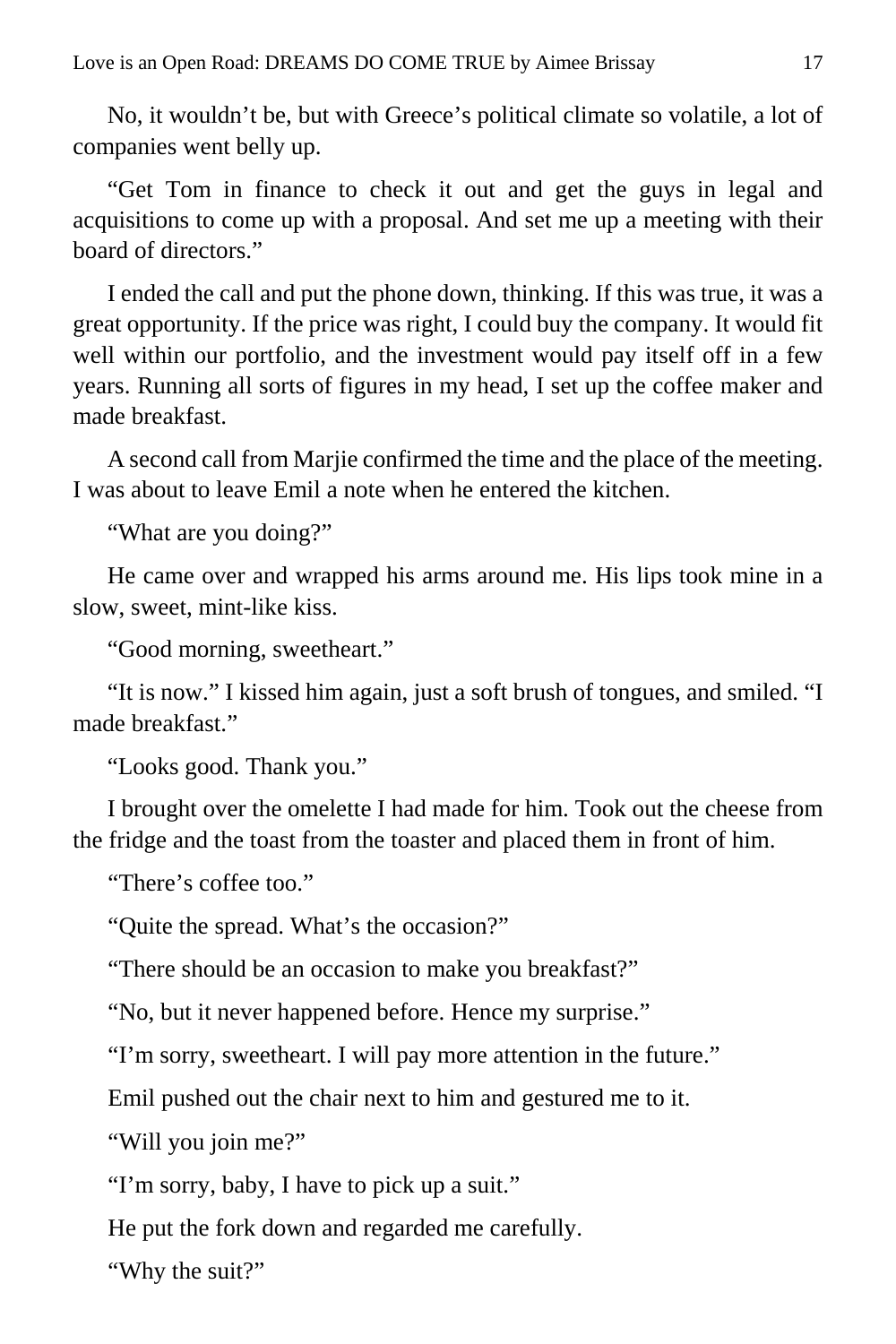"I have a business meeting at noon."

"I thought you said this was a vacation."

"It is. But something came up."

"Something always comes up. That explains the home-made breakfast."

"I'm sorry?"

Emil pushed the plate away, the joy gone from his face.

"Never mind. Just go."

"I swear it will only take me an hour."

"Yeah. Whatever."

"I mean it. I just have to go pick up a suit and head downtown for a meeting. If, *if*, things go my way, this company can bring in hundreds of millions in profit."

"I don't care."

I gaped at him, speechless. If this would have come from anyone else, anyone in the world, I would have called them liars. But Emil… he probably meant it, damn him. What was the point of having a lot of money if your lover wasn't impressed by it? And to think I broke up with quite a few guys because they cared for my money more than they cared about me!

But then again, I couldn't bring myself to not go to the meeting either.

Emil looked at me, waiting for my decision, the frown still on his face, his heart in his eyes.

"Look, baby…"

"Don't bother. I knew it was too good to be true."

I opened my mouth to say something, *anything*, but what, I didn't know.

"I'm going to hop in the shower." He ran from the room like his shorts were on fire. I stared after him in confusion. *Should I follow him?* I glanced at the watch on my wrist and swore.

"I gotta go, but I'll be back in a couple of hours, babe. We'll talk when I'll return."

"Whatever!" The bathroom door slammed shut behind him loud enough to make me wince.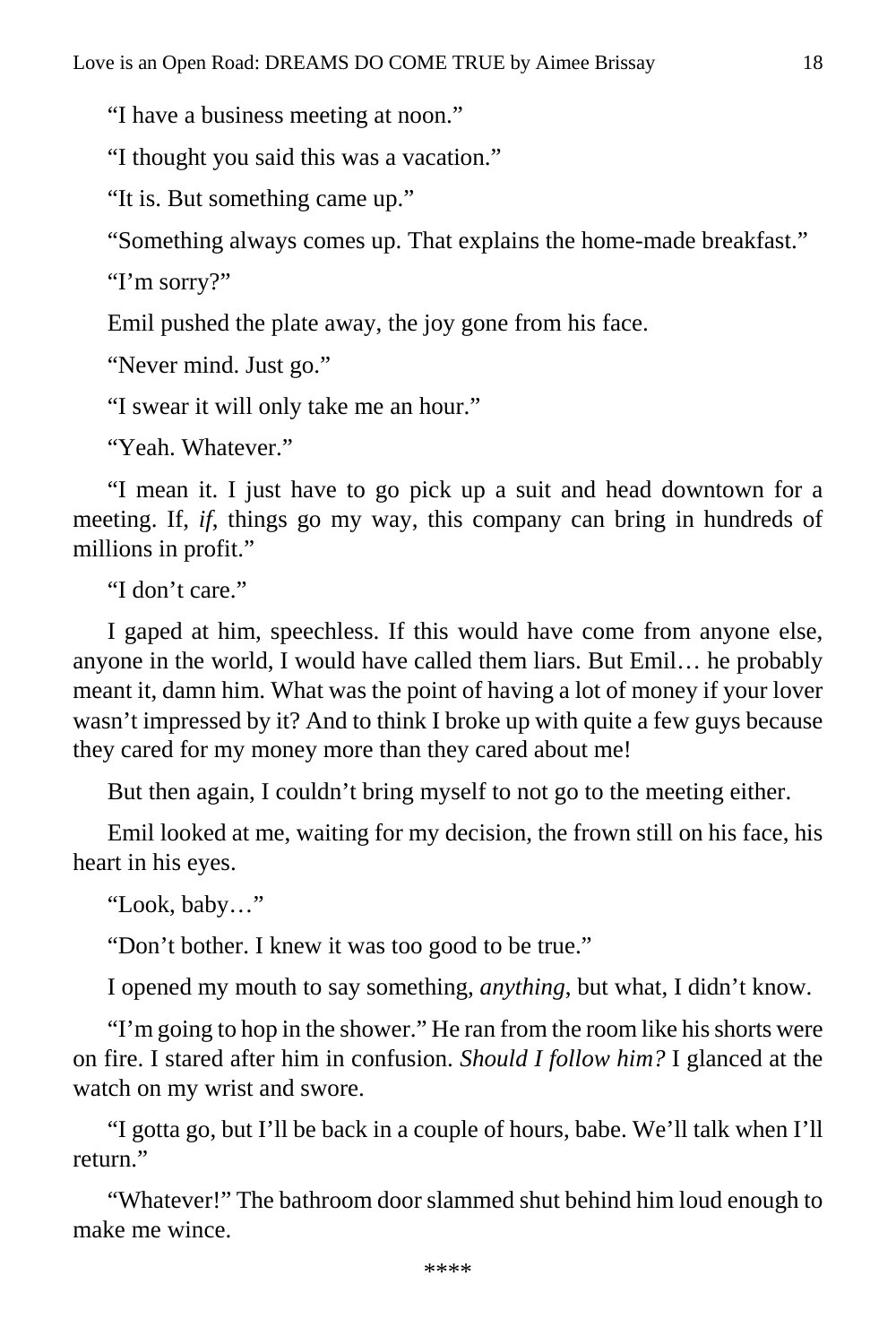I left the house in a daze. The driver was waiting for me downstairs, and I idly gave him directions as I climbed in the back. The car drove off, but it could have taken me anywhere for all the attention I was paying the road.

Emil's words kept swirling through my head. Who dissed money, anyway? Especially when you didn't have much to begin with. Sure, he never asked for anything and had issues accepting most of the stuff I tried to offer him. But was it the money? Or the work?

I put in long hours almost every day. Too long perhaps?

"We're here, sir."

The thick Greek accent pulled me out of my thoughts.

"Thank you."

I climbed down and headed for the store's entrance. Luckily, it was a store I was familiar with, and they already had my measurements on file. With Marjorie's phone call that morning, finding the proper attire was an easy task. As expected, the perfect suit was waiting for me. Made from a dark grey, heavy silk, almost the colour of petrol, it settled perfectly on my body and was in need of only minor adjustments.

Fully dressed, with the workers hurriedly adjusting the seams, I stared at my own reflection in the mirror, but I could only see Emil's face. The sadness, the pain I saw on his face before I left haunted me. What if this was the end of us? What if I took one meeting, negotiated one deal too many? Had it all been worth it? Did I really need more money? Did I really put the company before Emil?

The suit was almost done. I turned away and left before the final stitch meant to adjust the pant leg was put in place. The tailor called after me as I stormed out of the store.

I had to go home. To Emil.

I climbed in the car in haste and asked to be taken back. And fast. Luckily, the traffic was light enough to allow us to make good time, but it still felt like an eternity. I dashed out of the vehicle before it even came to a stop. I paused in front of the door with my hand on the knob and my heart beating frantically in my chest.

What if he wasn't there anymore?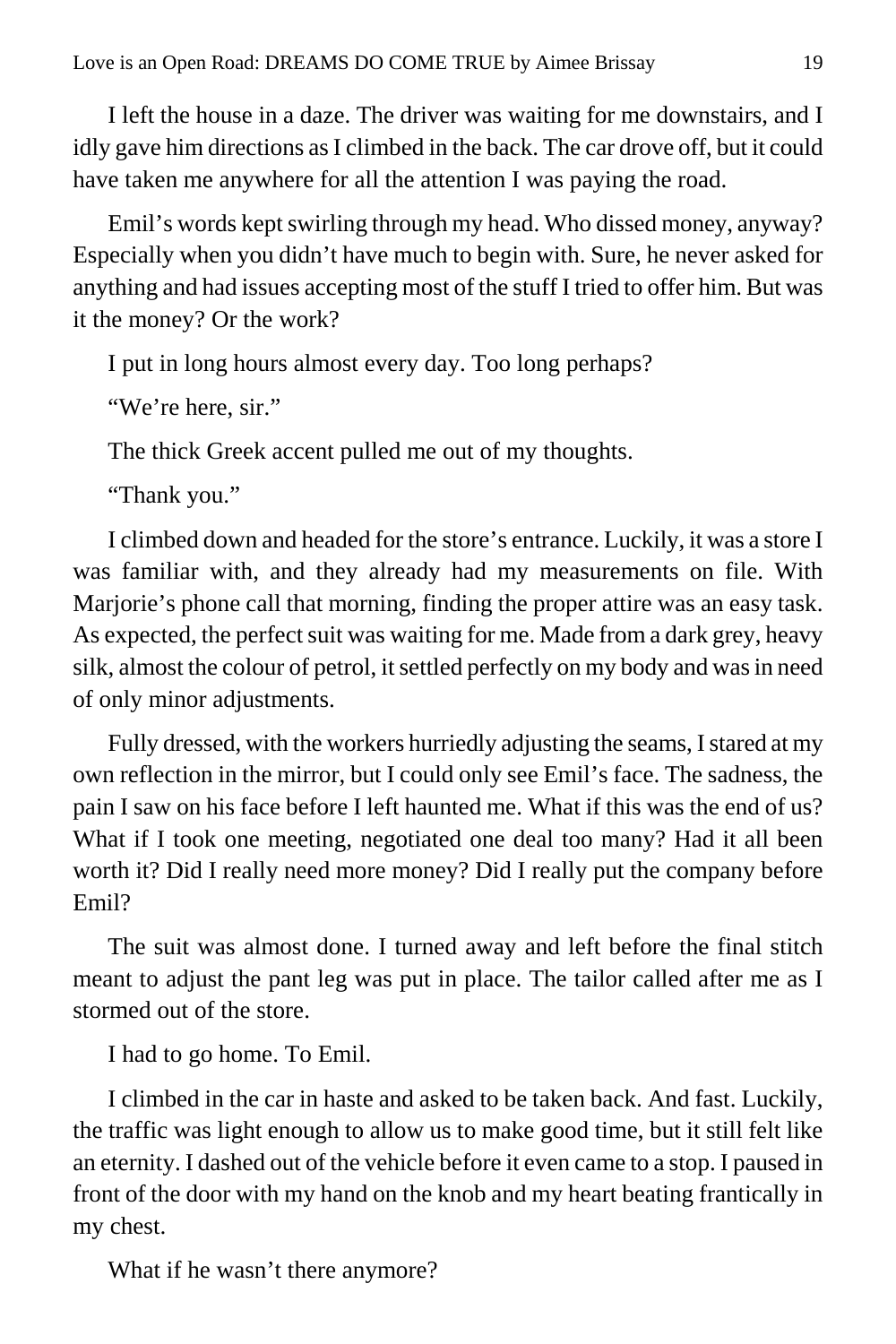Holding my breath, I pushed the door open. I stepped in and listened. Nothing. My eyes stung, but I refused to acknowledge them. Afraid to have my fears confirmed, I searched the house. I passed from room to room without haste. I passed the living room, which we hadn't even seen the night before. The sunroom. I paused at the foot of the stairs but decided against taking them. Not before I was sure I properly checked the ground floor.

My breath hitched and my heart nearly stopped when I noticed the terrace doors were open. I rushed out still half-afraid he wouldn't be there.

But he was, swimming furiously in the pool. I stood frozen and watched him go, his powerful limbs pushing him forwards. Beneath the golden skin, the muscles tensed and coiled. He reached the end of the pool and turned himself in the water, pushing himself back.

"Emil."

I didn't think he could hear me over the sloshing of the water, but he did because he stopped and turned to me.

"You're back."

" $I$  am"

"How did the meeting go?"

I heard the bitterness in his voice and knew I made the right call.

"I don't know. I didn't attend."

"I don't understand."

His arms kept an easy paddle, enough to keep him on the spot.

"I didn't go. I have an army of employees and lawyers. Someone can attend on my behalf."

His eyes went wide as they met mine; hope, fear, and confusion were all written in them.

"But it was important to you."

"You are more important."

His jaw dropped and he stared at me, speechless. I grinned at him and jumped in the pool, new suit, shoes, and all.

"I don't believe you."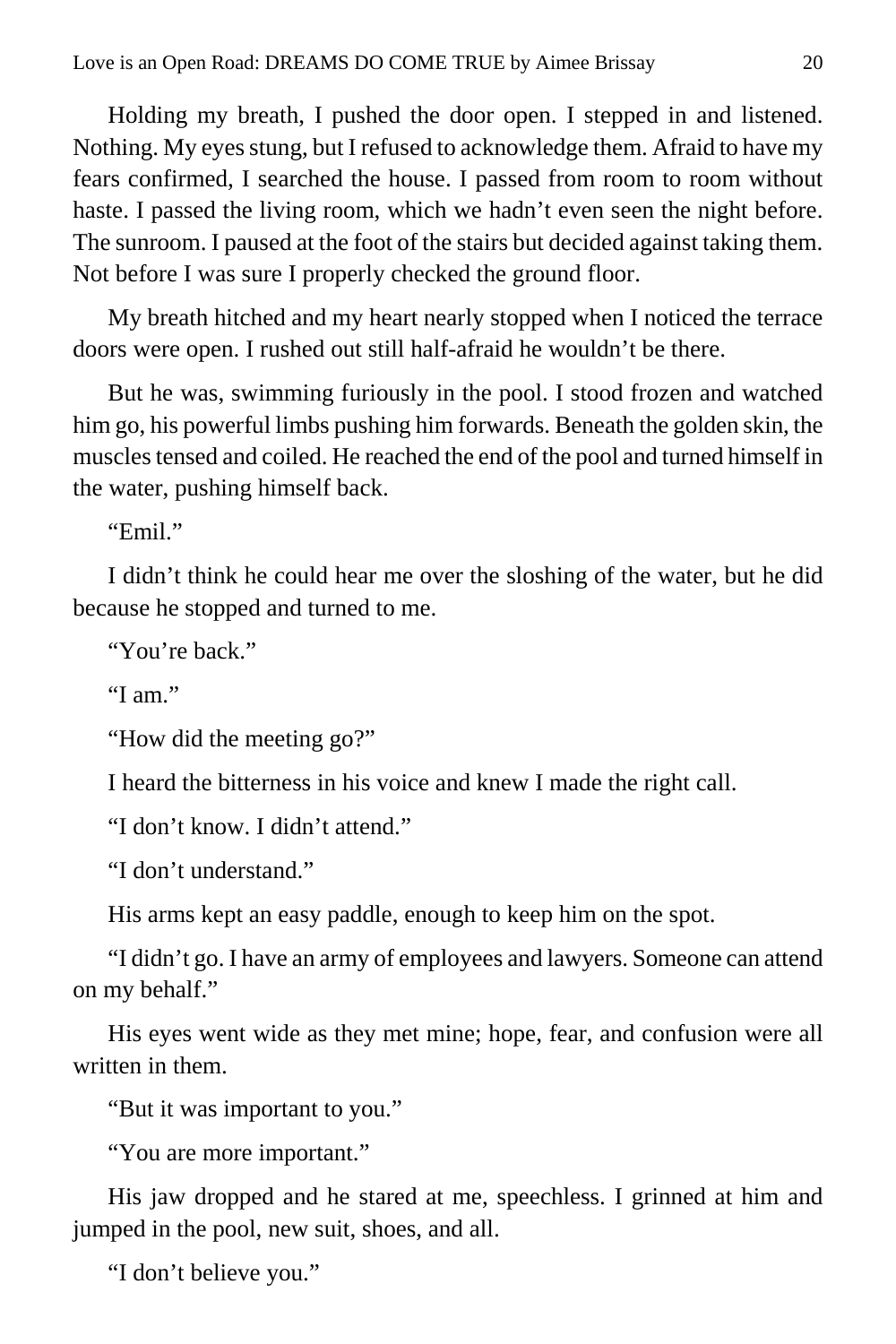"Believe it." I stepped towards him. Water pulled at my clothes. My shoes slipped.

"From now on, nothing will be more important than you. "

He took a tentative step towards me, his gaze boring into me.

"You mean it?"

"Every word."

His face lightened, though some of the fear remained. Yet he came to me, closing the remaining distance, but he did not touch me. My arms went around his shoulders, and I pulled him close gently.

"I swear to you. From now on, no one will come before you." Our lips touched. His hands wrapped around me. My palms found his butt and locked together, lifting him in my arms. His legs fell apart, snaking around me.

I pulled back to look him in the eyes.

"I love you."

Tears sprang in his eyes, but they were a marking of joy.

"I love you too. More than life itself."

## **The End**